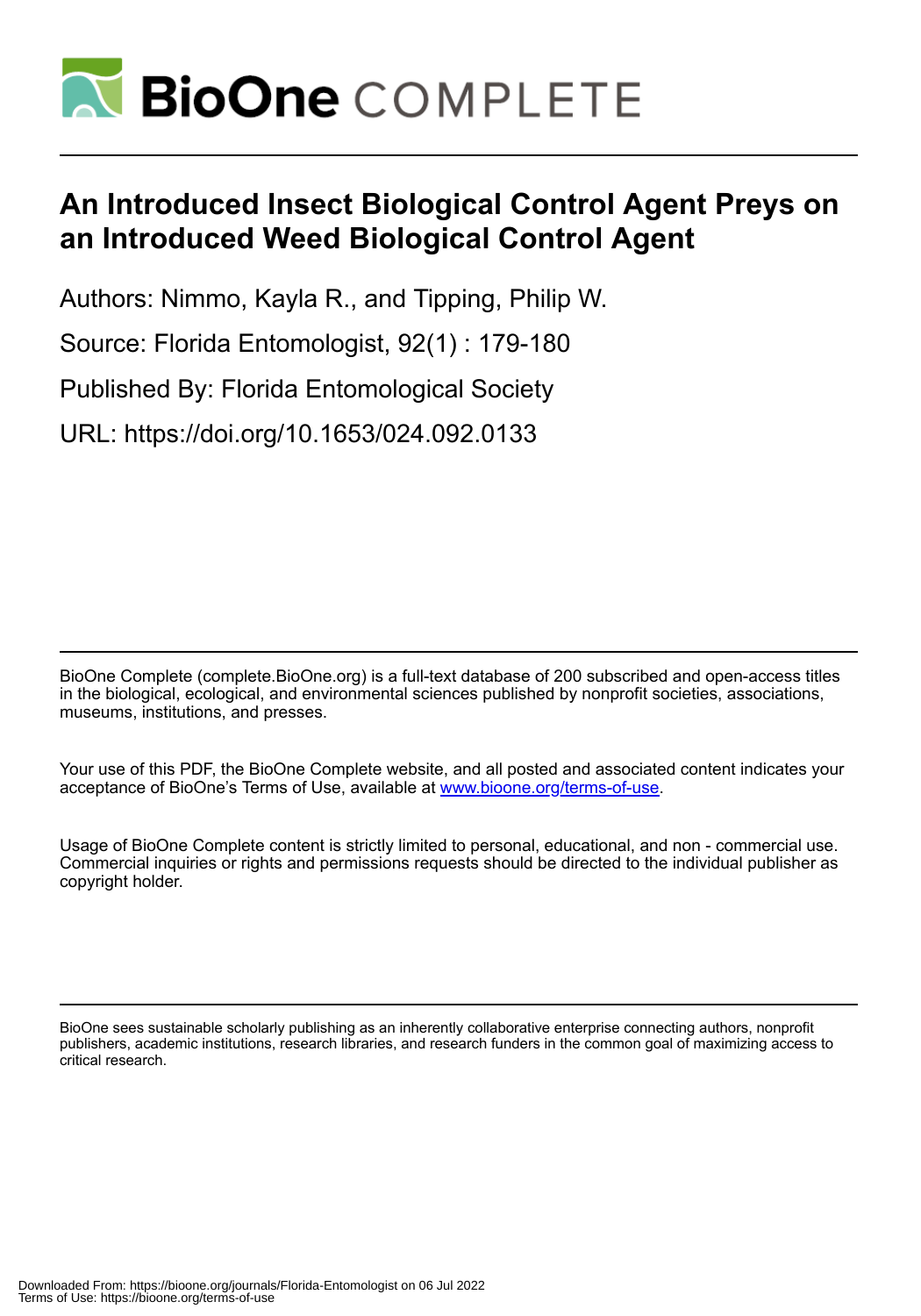## AN INTRODUCED INSECT BIOLOGICAL CONTROL AGENT PREYS ON AN INTRODUCED WEED BIOLOGICAL CONTROL AGENT

KAYLA R. NIMMO AND PHILIP W. TIPPING

USDA-ARS Invasive Plant Research Laboratory, Ft. Lauderdale, FL 33314

Biotic interference, especially by generalist predators, has been implicated in preventing establishment or limiting the impact of introduced weed biological control agents (Goeden & Louda 1976). *Boreioglycaspis melaleuca*e Moore (Homoptera: Psyllidae) was released into Florida in 2002 as part of a classical biological control program targeting the ecological weed *Melaleuca quinquenervia* (Cav.) S. T. Blake ('melaleuca') and is now established and contributing to the suppression of melaleuca (Tipping et al. 2008). The multicolored Asian lady beetle, *Harmonia axyridis* (Pallas) (Coleoptera: Coccinellidae) was introduced numerous times into the U.S. starting in 1916 as a biological control agent of Homoptera (Gordon 1985). Chapin & Brou (1991) first documented established populations in 1988 in Louisiana and Georgia. It appeared in Florida in the early 1990s where it feeds on soft scales, mealybugs, psyllids, whitefly larvae, and the eggs of Coleoptera and Lepidoptera (Michaud 2002).

In 2007, we observed large populations of *H. axyridis* adults and larvae on melaleuca infested with *B. melaleucae* in our research plots at the USDA-ARS Invasive Plant Research Laboratory (IPRL) in Ft. Lauderdale, Florida (N 26°05' W 80°14')*.* Although other predacious coccinellids were present including *Brachiacantha decora* Casey, *Coleophora inaequalis* (F.), and *Olla v-nigrum* (Mulsant), *H. axyridis* is considered a dominant intraguild species and has outcompeted many coccinellid species (Pervez & Omkar 2006). Our objective was to determine if *H. axyridis* would attack and sustain itself on *B. melaleucae* under laboratory conditions.

Adult *H. axyridis* were collected from melaleuca growing at IPRL and provisioned with *B. melaleucae* nymphs in the laboratory until they oviposited. Individual egg masses were incubated at 27°C until larval emergence. First instars (*n* = 27) were confined in individual plastic containers (30 mL) with plastic snap lids along with a single

melaleuca leaf containing various numbers of small (instars 1-3) and large (instars 4-5) of *B. melaleucae in situ*. This was done in lieu of transferring exact numbers because the nymphs are extremely delicate and easily injured or killed when handled. We strove to find leaves with similar numbers of small and large psyllids whose numbers we increased steadily as the *H. axyridis* larvae grew. For example, an average of 3 small and 1.5 large nymphs were added daily for first instar *H. axyridis* while fourth instars received 30.5 small and 14 large nymphs daily. Increases in provisioning were guided by the presence of surviving nymphs, which indicated that prey numbers were not limiting. Moisture was supplied with a moistened dental wick placed in the bottom of the container.

Dead or missing nymphs were tallied every 1- 3 d and a fresh leaf with their associated nymphs was added. Missing nymphs were assumed to have been consumed. Larval testing ended when *H. axyridis* died or pupated. Adult feeding trials were conducted for 7 d in the same manner with 12 adults that eclosed successfully from the larval feeding trials.

Larvae and adults fed readily on *B. melaleucae* (Table 1)*.* However, the mean (±SE) larval development time was  $23.0 \pm 0.6$  d, which may indicate that the psyllid is not an optimal food source when compared to other prey. For example, *H. axyridis* completed larval development in 11.2 d when fed fresh eggs of *Sitotroga cerealella* (Olivier) (Abdel-Salam & Abdel-Baky 2001), 10.5 d when fed *Myzus persicae* (Sulzer) (Lanzoni et al. 2004), and 9.6 d when fed *Aphis pisum* Harris (Specty et al. 2003).

## SUMMARY

Adults and larvae of the generalist predator *H. axyridis* were found in close association with the melaleuca biological control agent *B. melaleucae*

TABLE 1. MEAN (±SE) OF SMALL AND LARGE *BOREIOGLYCASPIS MELALEUCAE* NYMPHS CONSUMED BY LARVAE AND ADULTS OF *HARMONIA AXYRIDIS* IN LABORATORY TESTS.

| Variable                | <i>H. axyridis</i> larvae | <i>H. axyridis</i> adults |
|-------------------------|---------------------------|---------------------------|
| Total small nymphs      | $169.1 \pm 11.7$          | $168.7 \pm 20.4$          |
| Total large nymphs      | $140.7 \pm 9.3$           | $90.0 \pm 12.8$           |
| Total nymphs            | $309.9 \pm 18.6$          | $258.7 \pm 30.9$          |
| Small nymphs $day^1$    |                           | $20.3 \pm 1.1$            |
| Large nymphs $day^1$    |                           | $10.9 \pm 0.7$            |
| All nymphs $\rm{day}^1$ |                           | $31.3 \pm 1.2$            |

Downloaded From: https://bioone.org/journals/Florida-Entomologist on 06 Jul 2022 Terms of Use: https://bioone.org/terms-of-use